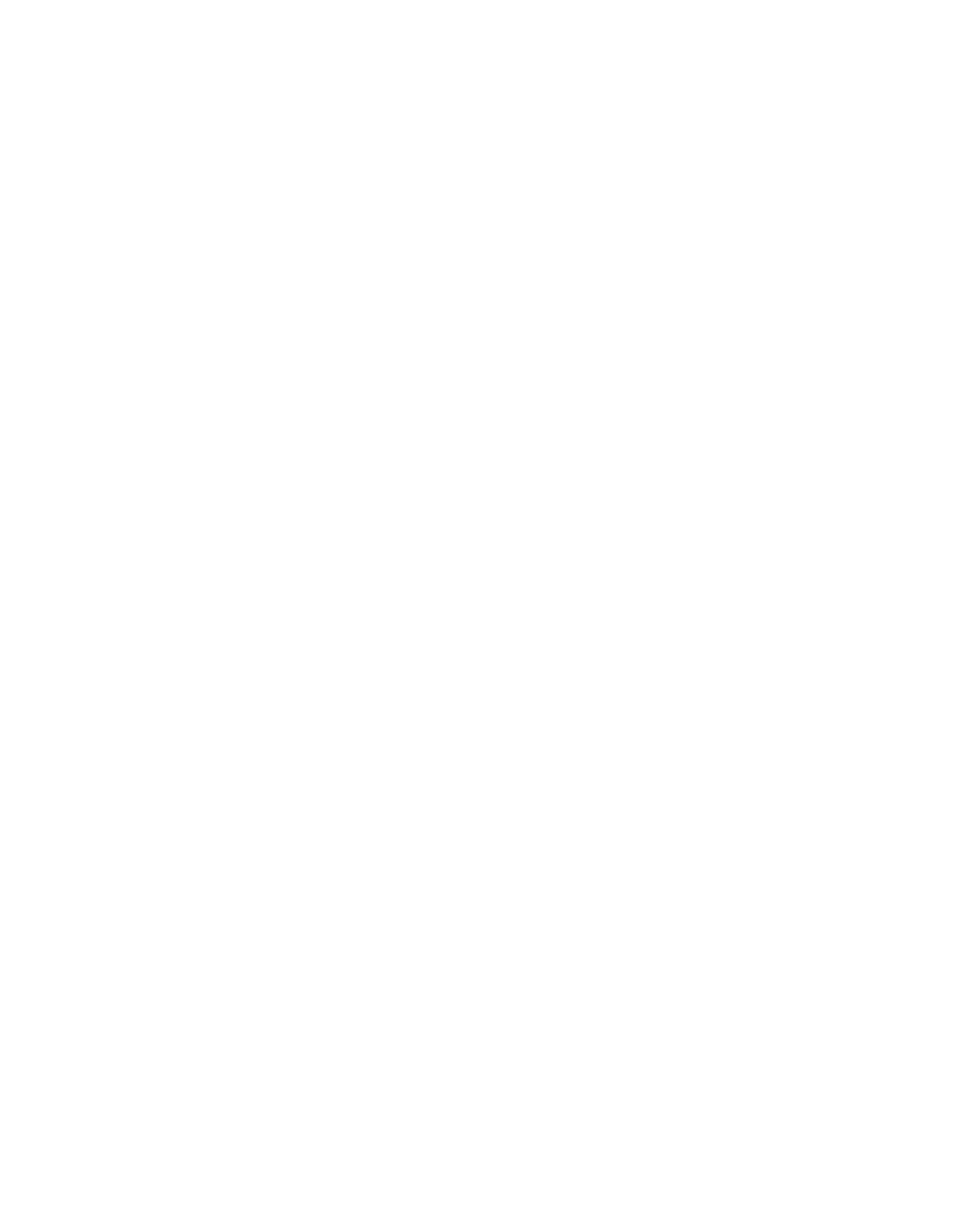Enr CS for SB 11

 AN ACT to amend the Code of West Virginia, 1931, as amended, by adding thereto a new section, designated §18-5-45a, relating to declaring any work stoppage or strike by public employees to be unlawful; providing legislative findings; defining when a county board of education employee is considered to be participating in a concerted work stoppage or strike; prohibiting use of accrued and equivalent instructional time and delivery of instruction through alternative methods to cancel days lost due to a concerted work stoppage or strike; prohibiting a waiver by the state board for a county board of education's noncompliance with the employment and instructional term requirements if the noncompliance is the result of a concerted work stoppage or strike; declaring participation in a concerted work stoppage or strike to be grounds for termination; requiring, if the employee remains employed, county boards of education to withhold the prorated salary or hourly pay of each employee participating in the concerted work stoppage or strike for each day the employee participates; and requiring the sums to be forfeited to the county board of education.

*Be it enacted by the Legislature of West Virginia:*

#### **ARTICLE 5. COUNTY BOARD OF EDUCATION.**

- **§18-5-45a. Legislative findings; time lost due to work stoppage or strike; effect on pay and extracurricular activities; closure of schools due to work stoppage or strike prohibited.**
- (a) *Legislative findings. —*
- (1) The West Virginia Supreme Court of Appeals held, in *Jefferson County Bd. of Educ. v. Jefferson County Educ. Ass'n*, 183 W.Va. 15 (1990), that "[p]ublic employees have no right to strike in the absence of express legislation or, at the very least, appropriate statutory provisions for collective bargaining, mediation, and arbitration".

 (2) Public employees in West Virginia have no right, statutory or otherwise, to engage in collective bargaining, mediation, or arbitration, and any work stoppage or strike by public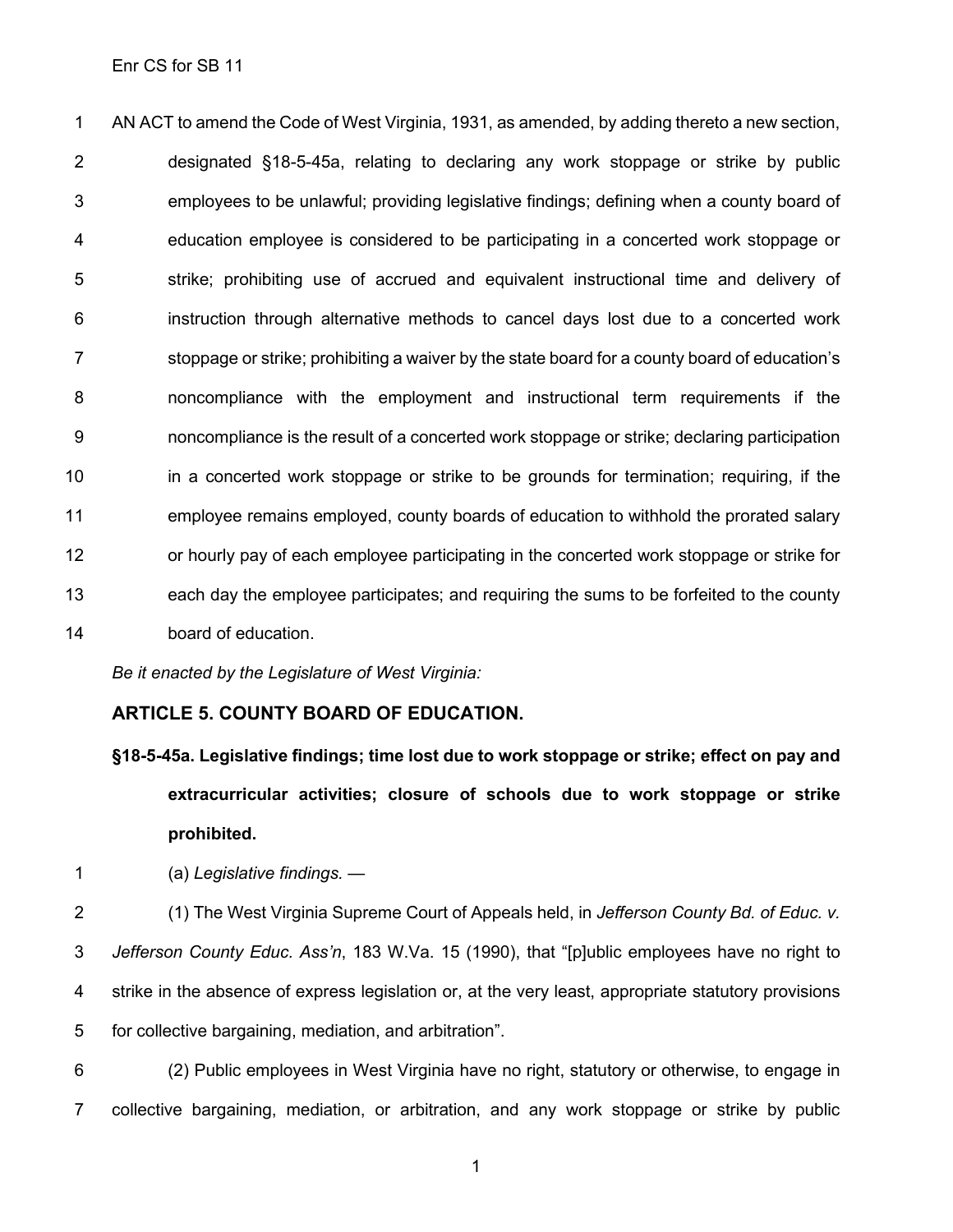Enr CS for SB 11

 employees is hereby declared to be unlawful. Furthermore, any work stoppage or strike by employees of a county board of education poses a serious disruption to the thorough and efficient system of free schools, guaranteed to the children of West Virginia by section one, article XII of 11 the Constitution of West Virginia.

 (3) Section 18-5-45 of this code is designed to define the school term both for employment of school personnel and for instruction of students. The employment term consists of at least 200 days and, within the employment term, an instructional term for students must consist of at least 180 separate instructional days. Section 18-5-45 of this code also defines the minimum length of an instructional day, requires county boards to develop a policy for additional minutes of instruction to recover time lost due to late arrivals and early dismissals, and allows schools with an instructional day in excess of certain minimums to apply this equivalent instructional time to cancel time lost due to necessary closures and other purposes designed to improve instruction. Furthermore, §18-5-45 of this code allows a county board, subject to approval of its plan by the state board, to deliver instruction through alternative methods for a maximum of five days, when schools are closed and provides that these days are considered to be instructional days, notwithstanding the closure of schools.

 (4) The Legislature intended, by providing for equivalent instructional time and the use of alternative methods to deliver instruction on days when schools are closed, as defined in [§18-5-](http://www.wvlegislature.gov/wvcode/chapterentire.cfm?chap=18&art=5§ion=45#01) [45](http://www.wvlegislature.gov/wvcode/chapterentire.cfm?chap=18&art=5§ion=45#01) of this code, to: (1) Provide flexibility for collaborative time and other methods of improving instruction; and (2) lessen the disruption of the planned school calendar if rescheduling and adding instructional days became necessary to make up lost days due to closures pursuant to [§18-4-10\(](http://www.wvlegislature.gov/wvcode/chapterentire.cfm?chap=18&art=4§ion=10#01)5) of this code, when conditions are detrimental to the health, safety, or welfare of pupils. The Legislature did not intend with the enactment of these provisions to permit a reduction in the instructional term for students or in the employment term for personnel when the conditions causing the closure of the school are a concerted work stoppage or strike by the employees.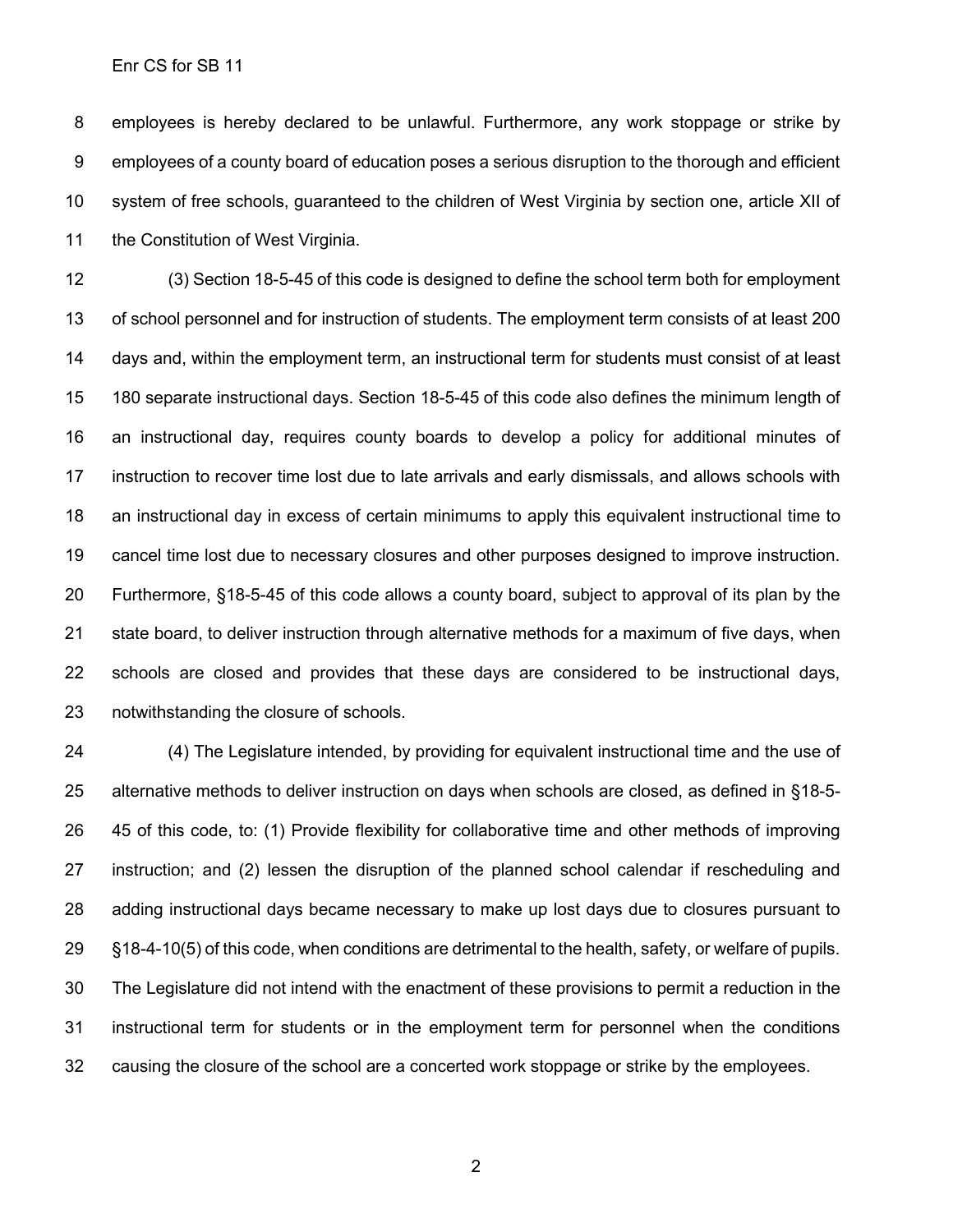(b) For the purposes of this section, an employee of a county board of education is considered to be participating in a concerted work stoppage or strike if, on any day during a concerted stoppage of work or interruption of operations by the employees of the county board of education:

 (1) The employee does not report to work as required by his or her contract of employment; (2) The employee is not on leave, as specifically permitted by any provision of this code: *Provided*, That nothing in this section permits an employee to use personal leave in connection with a work stoppage or strike in violation of §18A-4-10 of this code; and

 (3) The employee is not otherwise prevented from reporting to work based on circumstances beyond the employee's control, that are unrelated to the employee's participation in the ongoing concerted work stoppage or strike, as determined by the county superintendent.

 (c) The provisions of [§18-5-45](http://www.wvlegislature.gov/wvcode/chapterentire.cfm?chap=18&art=5§ion=45#01) of this code, permitting accrued and equivalent instructional time to cancel days lost, and the delivery of instruction through alternative methods, do not apply to and may not be used to cancel days lost due to a concerted work stoppage or strike. Notwithstanding any provision of this code to the contrary, the state board may not grant a waiver to a county board of education for its noncompliance with the 200-day minimum employment term or the 180-day minimum instructional term requirements if such noncompliance is the result of a concerted work stoppage or strike.

 (d) Notwithstanding §18A-5-2 of this code or any other provision of this code to the contrary, if an employee remains employed by the county board of education, notwithstanding his or her participation in a concerted work stoppage or strike, which the Legislature hereby determines to be a ground for termination, the county board of education shall withhold the prorated salary or hourly pay of each employee participating in the concerted work stoppage or strike for each day that such employee participates in a concerted work stoppage or strike, and such sums shall be forfeited to the county board of education.